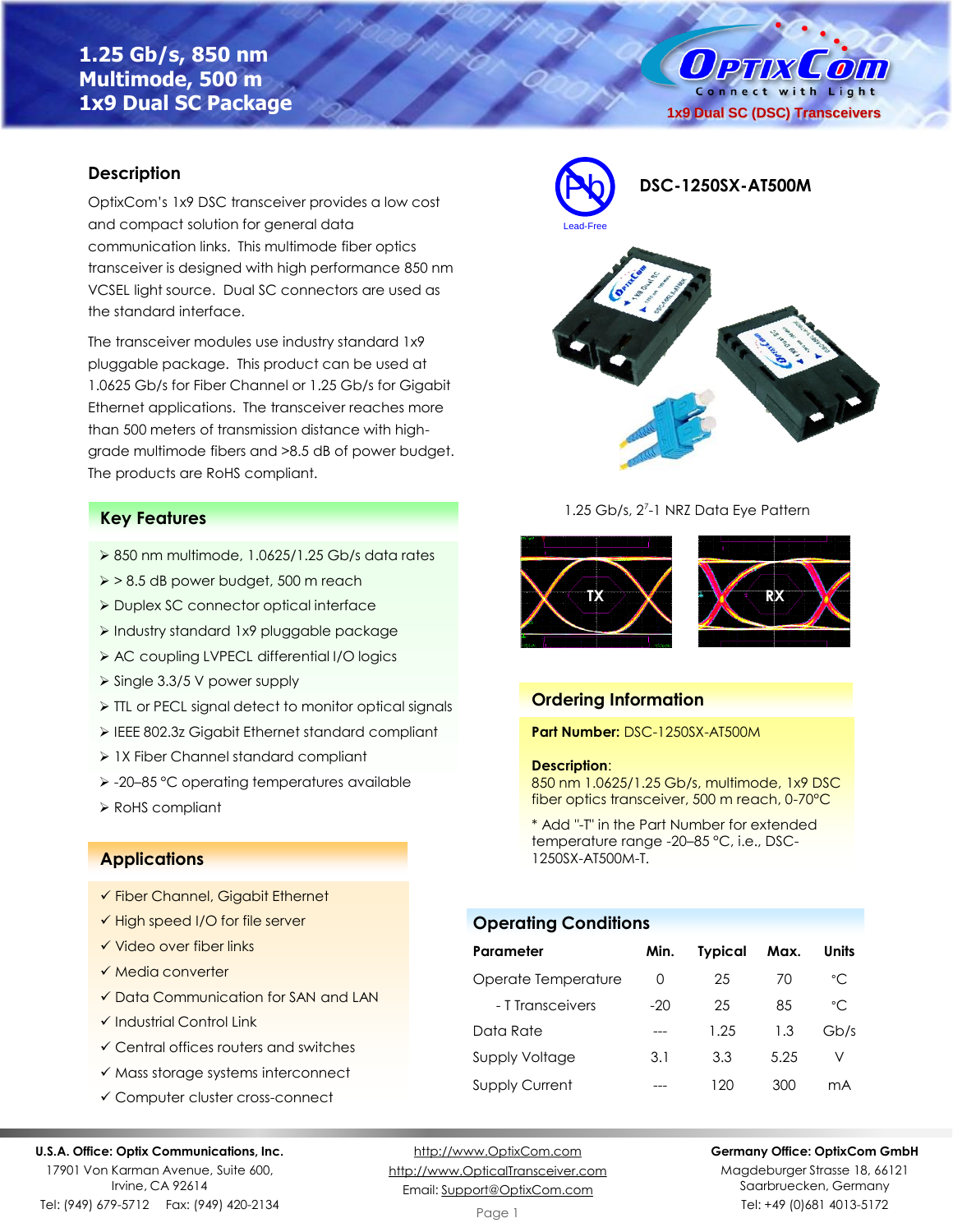

 $\mathbf{u}_1$  and

## **Absolute Maximum Ratings**

| Parameter                                | Symbol                | Min.   | Max.       | <b>Units</b>   |
|------------------------------------------|-----------------------|--------|------------|----------------|
| Storage Temperature                      | Tst                   | -40    | 85         | °C             |
| Supply Voltage                           | Vcc                   | $-0.5$ | 6.0        | $\vee$         |
| Input Voltage                            | <b>V<sub>IN</sub></b> | $-0.5$ | <b>Vcc</b> | V              |
| <b>Operating Current</b>                 | lop                   |        | 400        | m <sub>A</sub> |
| Output Current                           | lo                    |        | 50         | mA             |
| Soldering Temperature (10 sec. on leads) | Tsd                   |        | 260        | $^{\circ}$ C   |

# **Transmitter Electro-Optical Characteristics**

| Parameter                                 | Symbol             | Min.   | <b>Typical</b> | Max.   | <b>Units</b> |
|-------------------------------------------|--------------------|--------|----------------|--------|--------------|
| Differential Input Voltage                | $\Delta V$ i       | 0.3    |                | 1.6    | $\vee$       |
| Differential Input Impedance <sup>2</sup> | Z                  | ---    | 100            |        | ohm          |
| Optical Output Power <sup>3</sup>         | $P_{\rm O}$        | $-9.5$ | ---            | $-4$   | dBm          |
| Optical Wavelength                        | $\lambda$          | 830    | 850            | 860    | nm           |
| <b>Extinction Ratio</b>                   | ET                 | 9      |                |        | dB           |
| Spectral Width (rms)                      | $\varDelta\lambda$ |        |                | 0.85   | nm           |
| <b>Relative Intensity Noise</b>           | <b>RIN</b>         |        |                | $-117$ | dB/Hz        |
| Rise/Fall Time (20% - 80%)                | Tr/Tr              | ---    |                | 260    | ps           |
| <b>Total Jitter</b>                       | Tj                 | ---    |                | 227    | ps           |
| Data Input Current - Low                  | II <sub>I</sub>    | $-350$ |                | ---    | μA           |
| Data Input Current - High                 | $I\!I\!H$          |        |                | 350    | μA           |

Notes:

- 1. Applied to AC LVPECL I/O coupling. See the design guide for proper termination.
- 2. Single ended will be 50 ohm for each signal line.
- 3. Output of coupling optical power into 50/125 µm or 62.5/125 µm MMF.
- 4. Optical eye diagram is compliant with IEEE 802.3z standard.

**Class 1 Laser Product Complies with 21 CFR 1040.10 and 1040.11**

**U.S.A. Office: Optix Communications, Inc.** 17901 Von Karman Avenue, Suite 600, Irvine, CA 92614 Tel: (949) 679-5712 Fax: (949) 420-2134



[http://www.OptixCom.com](http://www.optixcom.com/) [http://www.OpticalTransceiver.com](http://www.optoictech.com/) Email: [Support@OptixCom.com](mailto:Support@optoICtech.com)





**Germany Office: OptixCom GmbH** Magdeburger Strasse 18, 66121 Saarbruecken, Germany Tel: +49 (0)681 4013-5172